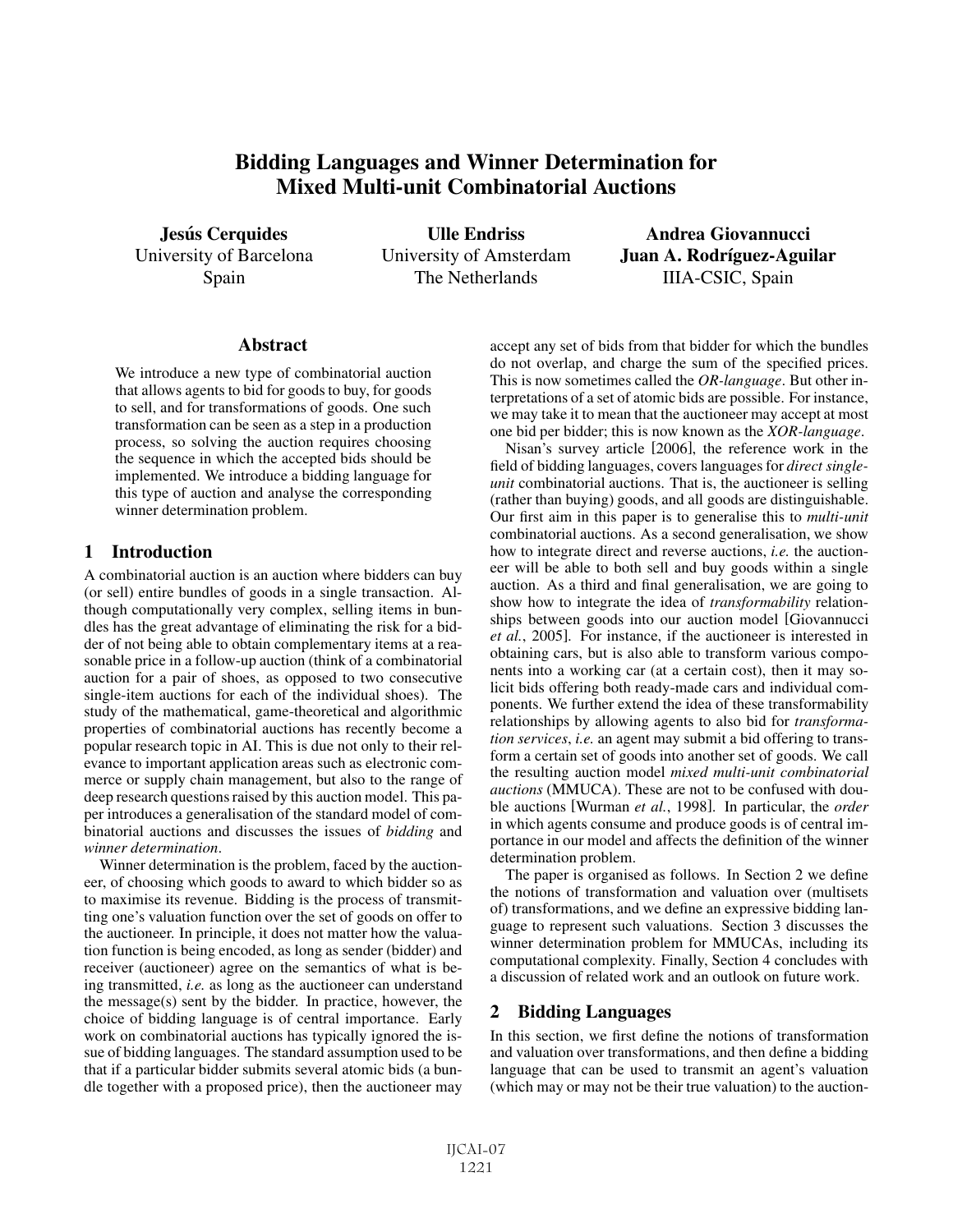eer. We also formally define the semantics of the language and introduce a number of additional language constructs that allow for the concise encoding of typical features of valuation functions. Finally, we discuss the expressive power of the language.

#### 2.1 Transformations

Let  $G$  be the finite set of all the types of goods under consideration. A *transformation* is a pair of multisets over *G*:  $(\mathcal{I}, \mathcal{O}) \in \mathbb{N}^G \times \mathbb{N}^G$ . An agent offering the transformation  $(\mathcal{I}, \mathcal{O})$  declares that it can deliver  $\mathcal O$  *after* having received  $\mathcal{I}$ . In our setting, bidders can offer any number of such transformations, including several copies of the same transformation. That is, agents will be negotiating over *multisets of transformations*  $\mathcal{D} \in \mathbb{N}^{(\mathbb{N}^G \times \mathbb{N}^G)}$ .

For example,  $\{(\{\}, \{a\}), (\{b\}, \{c\})\}$  means that the agent in question is able to deliver  $a$  (no input required) and that it is able to deliver  $c$  if provided with  $b$ . Note that this is not the same as  $\{\{\{b\}, \{a, c\}\}\}\$ . In the former case, if another agent is able to produce  $b$  if provided with  $a$ , we can get  $c$  from nothing; in the latter case this would not work.

We define a *subsumption relation*  $\sqsubseteq$  over transformations as follows:  $(\mathcal{I}, \mathcal{O}) \sqsubseteq (\mathcal{I}', \mathcal{O}')$  iff  $\mathcal{I} \subseteq \mathcal{I}'$  and  $\mathcal{O} \supseteq \mathcal{O}'$ . Intuitively, this means that the second transformation is at least as good as the first (for the bidder), because you receive more and have to give away less. The following definition extends this subsumption relation to multisets of transformations. It applies to multisets of the same cardinality, where for each transformation in the first set there exists a (distinct) transformation in the second set subsuming the former.

**Definition 1 (Subsumption)** Let  $\mathcal{D}, \mathcal{D}' \in \mathbb{N}^{(\mathbb{N}^G \times \mathbb{N}^G)}$ . We say that  $\mathcal D$  is subsumed by  $\mathcal D'$  ( $\mathcal D \sqsubseteq \mathcal D'$ ) iff:

- (i) D and D' have the same cardinality:  $|\mathcal{D}| = |\mathcal{D}'|$ .
- (*ii*) *There exists a surjective mapping*  $f : \mathcal{D} \to \mathcal{D}'$  *such that, for all transformations*  $t \in \mathcal{D}$ *, we have*  $t \sqsubseteq f(t)$ *.*

For instance (using a simplified notation for the innermost sets), we have  $\{(a, bb), (cc, dd)\}\subseteq \{(cc, d), (aaa, b)\}.$ 

## 2.2 Valuations

In an MMUCA, agents negotiate over bundles of transformations. Hence, a *valuation*  $v : \mathbb{N}^{(\mathbb{N}^G \times \mathbb{N}^G)} \rightarrow \mathbb{R}$  is a (typically partial) mapping from multisets of transformations to the real numbers. Intuitively,  $v(\mathcal{D}) = p$  means that the agent equipped with valuation  $v$  is willing to make a payment of  $p$  in return for being allocated all the transformations in  $D$ (in case  $p$  is a negative number, this means that the agent will accept the deal if it *receives* an amount of  $|p|$ ). For instance,  $v(\{($ {oven, dough}, {oven, cake})} $) = -20$  means that I can produce a cake for 20 rupees if given an oven and some dough, and that I will return the oven again afterwards We write  $v(\mathcal{D}) = \perp$  to express that v is *undefined* over the multiset D. Again intuitively, this means the agent would be unable to accept the corresponding deal. Valuation functions can often be assumed to be both *normalised* and *monotonic:*

Definition 2 (Normalised valuation) *A valuation* v *is normalised iff*  $v(\mathcal{D})=0$  *whenever*  $\mathcal{I} = \mathcal{O}$  *for all*  $(\mathcal{I}, \mathcal{O}) \in \mathcal{D}$ *.* 

That is, a valuation is normalised iff exchanging a multiset of items for an identical multiset does not incur any costs (this includes the special case of  $\mathcal{I} = \mathcal{O} = \{\}$ , *i.e.* the case of not exchanging anything at all). The next definitions refer to our subsumption relation  $\sqsubseteq$  (cf. Definition 1).

Definition 3 (Monotonic valuation) *A valuation* v *is monotonic iff*  $v(D) \leq v(D')$  *whenever*  $D \sqsubseteq D'$ *.* 

That is, an agent with a monotonic valuation does not mind taking on more goods and giving fewer away. Any given valuation function can be *turned into* a monotonic valuation:<sup>1</sup>

**Definition 4 (Monotonic closure)** *The monotonic closure*  $\hat{v}$ *of a valuation* v *is defined as*  $\hat{v}(\mathcal{D}) = \max\{v(\mathcal{D}') \mid \mathcal{D}' \sqsubseteq \mathcal{D}\}.$ 

Observe that there could be infinitely many bundles an agent may want to assign a (defined) value to. As we shall see in Section 2.6, our bidding languages can only express valuations that are *finitely-peaked* (or that are the monotonic closure of a finitely-peaked valuation):

Definition 5 (Finitely-peaked val.) *A valuation* v *is finitelypeaked iff* v *is only defined over finite multisets of pairs of finite multisets and*  $\{D \in \mathbb{N}^{(\mathbb{N}^G \times \mathbb{N}^G)} \mid v(D) \neq \bot\}$  *is finite.* 

# 2.3 Atomic Bids

An *atomic bid* BID $({{\mathcal{I}^1, \mathcal{O}^1}}, \ldots, {\mathcal{I}^n, \mathcal{O}^n})$ , p) specifies a finite multiset of finite transformations and a price. To make the semantics of such an atomic bid precise, we need to decide whether or not we want to make a *free disposal* assumption. We can distinguish two types of free disposal:

- Free disposal *at the bidder's side* means that a bidder would always be prepared to accept more goods and give fewer goods away, without requiring a change in payment. This affects the definition of the valuation functions used by bidders.
- Free disposal *at the auctioneer's side* means that the auctioneer can freely dispose of additional goods, *i.e.* accept more and give away fewer of them. This affects the definition of what constitutes a valid solution to the winner determination problem (see Section 3).

Under the assumption of free disposal at the bidder's side, the bid  $Bid = BID(D, p)$  defines the following valuation:

$$
v_{Bid}(\mathcal{D}') = \begin{cases} p & \text{if } \mathcal{D} \sqsubseteq \mathcal{D}' \\ \perp & \text{otherwise} \end{cases}
$$

To obtain the valuation function defined by the same bid without the free disposal assumption, simply replace  $\subseteq$  in the above definition by equality.

## 2.4 Combinations of Bids

A suitable *bidding language* should allow a bidder to encode choices between alternative bids and the like. To this end, several operators for combining bids have been introduced in the literature [Nisan, 2006], which we are going to adapt to our purposes here. Informally, an OR-combination of several

<sup>&</sup>lt;sup>1</sup>Here and throughout this paper, we assume that any occurrences of ⊥ are being removed from a set before computing its maximum element, and that the maximum of the empty set is  $\bot$ .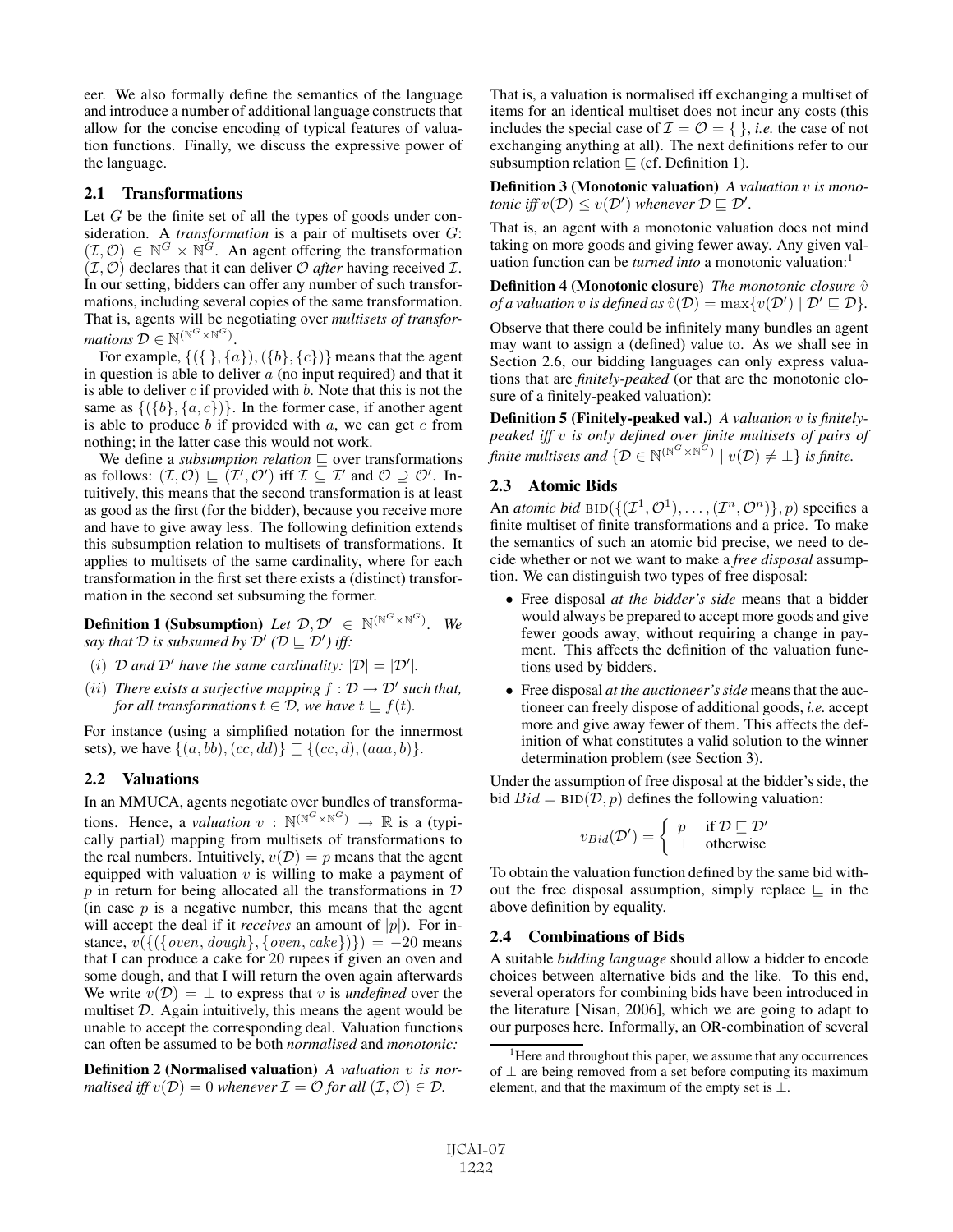bids signifies that the bidder would be happy to accept any number of the sub-bids specified, if paid the sum of the associated prices. An XOR-combination of bids expresses that the bidder is prepared to accept at most one of them. We also suggest the use of an IMPLIES-operator to express that accepting one bid forces the auctioneer to also take the second. We shall take an AND-combination to mean that the bidder will only accept the respective sub-bids together.

As it turns out, while all these operators are very useful for specifying typical valuations in a concise manner, any complex bid can alternatively be represented by an XORcombination of atomic bids. To simplify presentation, rather than specifying the exact semantics of all of our operators directly, we are simply going to show how any bid can be translated into such a *normal form*. Firstly, any occurrences of IMPLIES and OR can be eliminated by applying the following rewrite rules:

$$
X \text{ IMPLIES } Y \sim (X \text{ AND } Y) \text{ XOR } Y
$$
  

$$
X \text{ OR } Y \sim X \text{ XOR } Y \text{ XOR } (X \text{ AND } Y)
$$

Note that for single-unit auctions, OR cannot be translated into XOR like this (if  $X$  and  $Y$  overlap, then they cannot be accepted together; in an MMUCA this depends on the supply of the auctioneer). Next we show how to distribute AND over XOR, so as to push AND-operators to the inside of a formula:

 $(X \text{ XOR } Y)$  AND  $Z \rightarrow (X \text{ AND } Z)$  XOR  $(Y \text{ AND } Z)$ 

Finally, we need to define how to turn an AND-combination of atomic bids into a single atomic bid:

$$
\text{BID}(\mathcal{D}, p) \text{ AND } \text{BID}(\mathcal{D}', p') \quad \leadsto \quad \text{BID}(\mathcal{D} \cup \mathcal{D}', p + p')
$$

It is not difficult to see that these rewrite rules together allow us to translate any expression of the bidding language into an equivalent XOR-combination of atomic bids. We also call this the *XOR-language*. To formally define the semantics of this language, it suffices to define the semantics of the XORoperator. Suppose we are given *n* bids  $Bid_i$ , with  $i \in \{1..n\}$ . Let  $Bid = Bid_1 \times \text{OR} \cdots \times \text{OR} \text{Bid}_n$ . This bid defines the following valuation:

$$
v_{Bid}(\mathcal{D}) = \max \{ v_{Bid_i}(\mathcal{D}) \mid i \in \{1..n\} \}
$$

That is, XOR simply selects the atomic bid corresponding to the valuation giving maximum profit for the auctioneer.

#### 2.5 Representing Quantity Ranges

As we are going to see in the next section, the XOR-language is expressive enough to describe any (finitely-peaked) valuation. Nevertheless, it may not be possible to express a given valuation in a succinct manner. From a practical point of view, it is therefore useful to introduce additional constructs that allow us to express typical features more succinctly. Here we consider the case of quantity ranges: we want to be able to express that a certain number of copies of the same transformation are acceptable to a bidder.

Let  $n \in \mathbb{N}$ . To express that up to n copies of the same  $Bid$ are acceptable, we use the following notation:

$$
Bid^{\leq n} = \underbrace{(Bid \text{ OR } \cdots \text{ OR } Bid)}_{n \text{ times}}
$$

This allows us to express *bundling constraints* in a concise manner: the bid  $({a, a, a, b}, -10)^{\leq 50}$  expresses that we can sell up to 50 packages containing three items of type  $a$  and one item of type b each, for 10 rupees a package (for simplicity, we omit  $\mathcal O$  here). We also use the following shorthand:

$$
Bidn = \underbrace{(Bid \text{ AND } \cdots \text{ AND } Bid)}_{n \text{ times}}
$$

Now we can express quantity ranges. Let  $n_1, n_2 \in \mathbb{N}$  with  $0 < n_1 < n_2$ . The following expression says that we may accept between  $n_1$  and  $n_2$  copies of the same Bid:

$$
Bid^{[n_1,n_2]} \quad = \quad Bid^{\leq (n_2-n_1)} \text{ IMPLIES } Bid^{n_1}
$$

These constructs also allow us to express important concepts such as quantity discounts in a concise manner. For instance, the bid  $\left[ (a, 20)^{\leq 100} \right]$  IMPLIES  $(a, 25)^{50}$  XOR  $(a, 25)^{\leq 50}$  says that we are prepared to buy up to 50 items of type  $a$  for 25 rupees each, and then up to 100 more for 20 rupees each.

#### 2.6 Expressive Power

Next we are going to settle the precise expressive power of the XOR-language, and thereby of the full bidding language. We have to distinguish two cases, as we have defined the semantics of the language both with and without free disposal.

Proposition 1 *The XOR-language without free disposal can represent all finitely-peaked valuations, and only those.*

*Proof.* Let  $v$  be any finitely-peaked valuation. To express  $v$  in the XOR-language, we first compose one atomic bid for each  $\mathcal{D} = \{(\mathcal{I}^1, \mathcal{O}^1), \ldots, (\mathcal{I}^n, \mathcal{O}^n)\}\$ with  $v(\mathcal{D}) = p \neq \perp$ :

$$
\text{BID}(\{(\mathcal{I}^1, \mathcal{O}^1), \ldots, (\mathcal{I}^n, \mathcal{O}^n)\}, p)
$$

Joining all these bids together in one large XOR-combination yields a bid that expresses  $v$ . Vice versa, it is clear that the XOR-language cannot express any valuation that is not finitely-peaked.

Proposition 2 *The XOR-language with free disposal can represent all valuations that are the monotonic closure of a finitely-peaked valuation, and only those.*

*Proof.* The construction of a bid representing any given valuation works in analogy to the proof of Proposition 1. Note that for the semantics with free disposal we precisely obtain the monotonic closure of the valuation we would get if we were to drop the free disposal assumption.  $\Box$ 

These results correspond to the expressive power results for the standard XOR-language for direct single-unit combinatorial auctions. With free disposal (the standard assumption), the XOR-language can express all monotonic valuations [Nisan, 2006]; and without that assumption it can represent the complete range of valuations (note that *any* valuation is finitely-peaked if we move from multisets to sets).

## 3 Winner Determination

In this section, we define the winner determination problem (WDP) for MMUCAs. For lack of space we only give the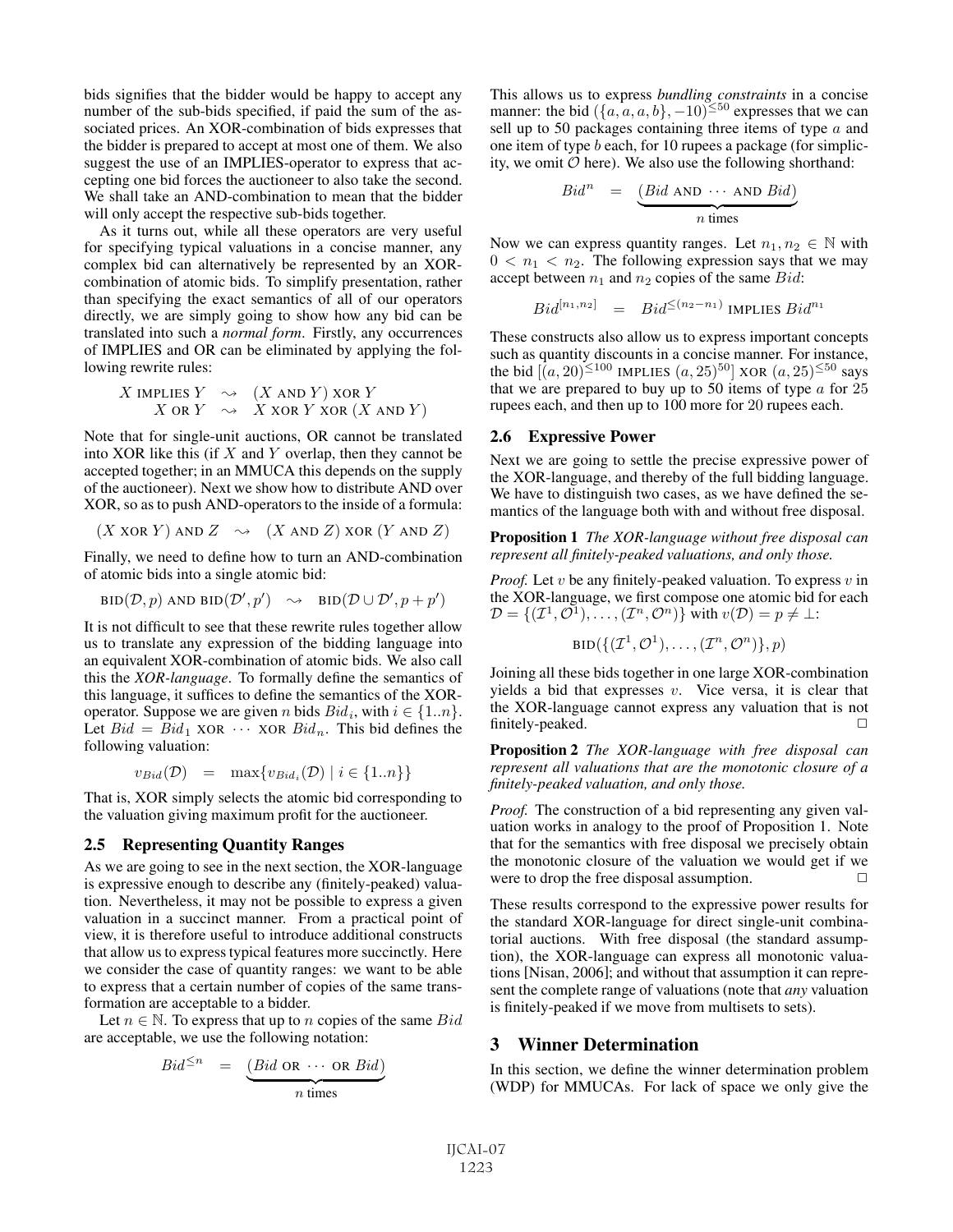definition for the case of free disposal (at the side of the auctioneer), but this is easily adapted to the case without free disposal. We first give an informal outline of the definition, then a formal definition, and finally a formulation using integer programming, providing a basis for implementation. We also establish the computational complexity of the WDP and briefly comment on mechanism design issues.

## 3.1 Informal Definition

The *input* to the WDP consists of a complex bid expression for each bidder, a multiset  $\mathcal{U}_{in}$  of goods the auctioneer holds to begin with, and a multiset  $U_{out}$  of goods the auctioneer expects to end up with.

In standard combinatorial auctions, a solution to the WDP is a set of atomic bids to accept. In our setting, however, the *order* in which the auctioneer "uses" the accepted transformations matters. For instance, if the auctioneer holds a to begin with, then checking whether accepting the two bids  $Bid_1 = (\{a\}, \{b\}, 10)$  and  $Bid_2 = (\{b\}, \{c\}, 20)$  is feasible involves realising that we have to use  $Bid_1$  before  $Bid_2$ . Thus, a *solution* to the WDP will be a *sequence of transformations*. A *valid* solution has to meet two conditions:

- (1) *Bidder constraints:* The multiset of transformations in the sequence has to *respect the bids* submitted by the bidders. This is a standard requirement. For instance, if a bidder submits an XOR-combination of transformations, at most one of them may be accepted.
- (2) *Auctioneer constraints:* The sequence of transformations has to be *implementable*: (a) check that  $\mathcal{U}_{in}$  is a superset of the input set of the first transformation; (b) then update the set of goods held by the auctioneer after each transformation and check that it is a superset of the input set of the next transformation; (c) finally check that the set of items held by the auctioneer in the end is a superset of  $\mathcal{U}_{out}$ . This requirement is specific to MMUCAs.

An *optimal*solution is a valid solution that maximises the sum of prices associated with the atomic bids selected.

## 3.2 Formal Definition

For the formal definition of the WDP, we restrict ourselves to bids in the XOR-language, which is known to be fully expressive (over finitely-peaked valuations). For each bidder  $i$ , let  $Bid_{ij}$  be the j<sup>th</sup> atomic bid occurring within the XORbid submitted by  $i$ . Recall that each atomic bid consists of a multiset of transformations and a price:  $Bid_{ij} = (\mathcal{D}_{ij}, p_{ij}),$ where  $\mathcal{D}_{ij} \in \mathbb{N}^{(\mathbb{N}^G \times \mathbb{N}^G)}$  and  $p_{ij} \in \mathbb{R}$ . For each  $Bid_{ij}$ , let  $t_{ijk}$ be a unique label for the *k*th transformation in  $\mathcal{D}_{ij}$  (for some arbitrary but fixed ordering of  $\mathcal{D}_{ij}$ ). Let  $(\mathcal{I}_{ijk}, \mathcal{O}_{ijk})$  be the actual transformation labelled by  $t_{ijk}$ . Finally, let T be the set of all  $t_{ijk}$ ; that is,  $|T|$  is the overall number of transformations mentioned anywhere in the bids.

The auctioneer has to decide which transformations to accept and in which order to implement them. Thus, an *allocation sequence*  $\Sigma$  (which will not necessarily be a valid solution) is a total ordering of a subset of T. We write  $t_{ijk} \in \Sigma$  to say that the  $k$ th transformation in the  $j$ th atomic bid of bidder i has been selected. Furthermore, let  $(\mathcal{I}^m, \mathcal{O}^m)$  be the mth transformation in the sequence  $\Sigma$ . That is, we have two ways of referring to a transformation: by its position in the collection of bids received  $(t_{ijk})$  and by its position in the allocation sequence (if selected at all).

Given  $\Sigma$  we can obtain the set of goods held by the auctioneer after each transformation. For instance, say that the auctioneer begins with  $\mathcal{U}_{in} = \{a, a, d, d\}$ . If we apply the first transformation  $(\mathcal{I}^1, \mathcal{O}^1) = (\{a, a\}, \{c\})$  (from two units of  $a$  produce one unit of  $c$ ), the auctioneer ends up with  $\mathcal{M}^1 = \{c, d, d\}$ . Formally, we can express this operation as an equation over multisets:

$$
\mathcal{M}^1(g) = \mathcal{U}_{in}(g) + \mathcal{O}^1(g) - \mathcal{I}^1(g)
$$

The application of the transformation is possible only because two units of good  $\alpha$  are available. This condition maps to:

$$
\mathcal{U}_{in}(g) \geq \mathcal{I}^1(g)
$$

Let  $\mathcal{M}^m \in \mathbb{N}^G$  be the goods held by the auctioneer after applying the mth transformation. We can generalise the two equations above as follows (let  $\mathcal{M}^0 = \mathcal{U}_{in}$ ):

$$
\mathcal{M}^m(g) = \mathcal{M}^{m-1}(g) + \mathcal{O}^m(g) - \mathcal{I}^m(g) \tag{1}
$$

 $\mathcal{M}^{m-1}(q) \geq \mathcal{I}^m(q)$  (2)

We are now ready to define under what circumstances a sequence of transformations constitutes a valid solution:

**Definition 6 (Valid solution)** *Given a multiset*  $U_{in}$  *of available goods and a multiset* Uout *of required goods, an allocation sequence* Σ *for a given set of XOR-bids over transformations*  $t_{ijk}$  *is said to be a valid solution iff:* 

*(1)* Σ *either contains all or none of the transformations belonging to the same atomic bid. That is, the semantics of the BID-operator is being respected:*

$$
t_{ijk} \in \Sigma \implies t_{ijk'} \in \Sigma
$$

*(2)* Σ *does not contain two transformations belonging to different atomic bids by the same bidder. That is, the semantics of the XOR-operator is being respected:*

$$
t_{ijk}, t_{ij'k'} \in \Sigma \implies j = j'
$$

- *(3) Equations* (1) *and* (2) *hold for each transformation*  $(\mathcal{I}^m, \mathcal{O}^m)$  *in*  $\Sigma$  *and each good*  $g \in G$ *. This condition ensures that all transformations have enough input goods available.*
- *(4) The set of goods held by the auctioneer after implementing the transformation sequence is a superset of the goods the auctioneer is expected to end up with:*

$$
\mathcal{M}^{|\Sigma|}(g) \ge \mathcal{U}_{out}(g)
$$

The *revenue* for the auctioneer associated with a valid solution  $\Sigma$  is the sum of the prices associated with the selected atomic bids:  $\sum \{p_{ij} \mid \exists k : t_{ijk} \in \Sigma\}$ . We are now ready to define the WDP for XOR-bids:

Definition 7 (WDP) *Given a set of XOR-bids and multisets*  $U_{in}$  and  $U_{out}$  of initial and final goods, respectively, the win*ner determination problem is the problem of finding a valid solution* Σ *that maximises revenue for the auctioneer.*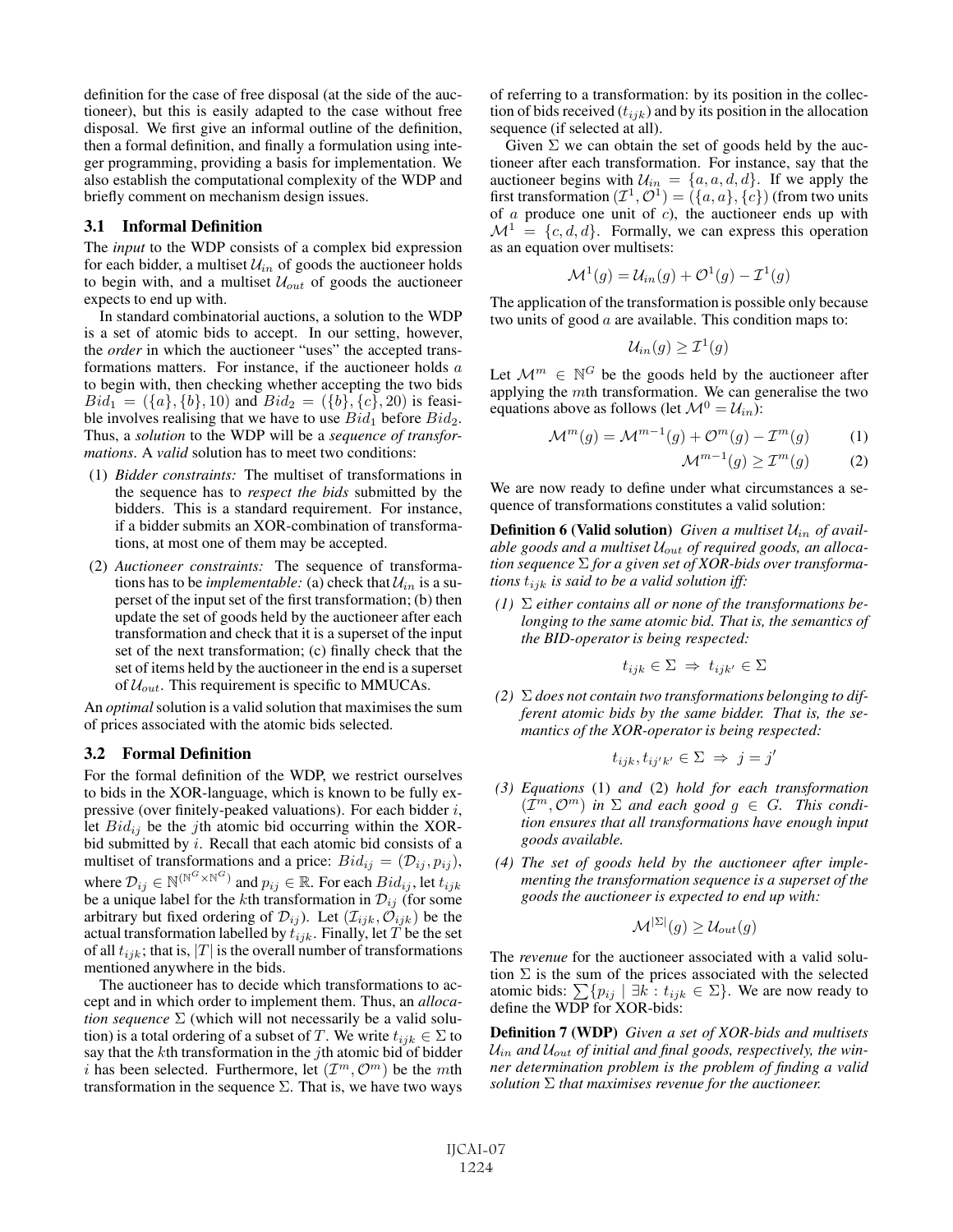#### 3.3 Integer Programming Formulation

We now show how to map the WDP defined above into integer programming (IP). Our aim is to find a solution sequence composed of transformations that leads from the initial goods to the final goods. Note that the length of the solution sequence can be at most equal to the overall number of offered transformations. Therefore, the issue is to decide for each transformation whether it is selected for the solution sequence, and if so, to choose its position in the solution sequence. Thus, we define a set of binary decision variables  $x_{ijk}^m \in \{0,1\}$ , where  $x_{ijk}^m$  takes on value 1 if the transformation  $t_{ijk}$  is selected at the mth position of the solution sequence, and 0 otherwise. Here and in what follows,  $m$  always ranges from 1 to the overall number of transformations  $|T|$ ;  $i$  ranges over all bidders;  $j$  ranges for each bidder  $i$  from 1 to the number of atomic bids submitted by  $i$ ; and  $k$  ranges for each atomic bid  $j$  of bidder  $i$  from 1 to the number of transformation in that atomic bid.

We also introduce several sets of auxiliary binary decision variables:  $x^m$  takes on value 1 iff any transition at all is selected at the *mth* position of the solution sequence;  $x_{ijk}$  takes on value 1 iff transition  $t_{ijk}$  is present anywhere in the sequence; and  $x_{ij}$  takes on value 1 iff any of the transformations in the *j*th atomic bid of bidder  $i$  are selected.

In what follows, we define the set of constraints that the solution sequence must fulfil:

(1) Since each atomic bid is a bundle of transformations, we want to ensure that if a transformation in an atomic bid is selected for the solution, so are the rest of the transformations in that bid (cf. condition (1) of Definition 6):

$$
x_{ij} = x_{ijk} \quad (\forall ijk) \tag{3}
$$

(2) We enforce that the atomic bids submitted by each bidder are exclusive (XOR). This amounts to satisfying the following constraints (cf. condition (2) of Definition 6):

$$
\sum_{j} x_{ij} \le 1 \quad (\forall i)
$$
 (4)

(3) We enforce that a transformation can be selected at most for a single position in the solution sequence:

$$
x_{ijk} = \sum_{m} x_{ijk}^{m} \quad (\forall ijk)
$$
 (5)

(4) We also impose that at most one transformation is selected at each position of the sequence:

$$
x^m = \sum_{ijk} x_{ijk}^m \quad (\forall m)
$$
 (6)

(5) Furthermore, there should be no gaps in the sequence:

$$
x^m \ge x^{m+1} \quad (\forall m) \tag{7}
$$

(6) Next, we capture condition (3) of Definition 6. Firstly, the multiset of goods held by the auctioneer after performing m steps of the transformation sequence can be computed recursively, by equation (1), as follows:

$$
\mathcal{M}^m(g) = \mathcal{U}_{in}(g) + \sum_{\ell=1}^m \sum_{ijk} x_{ijk}^{\ell} \cdot (\mathcal{O}_{ijk}(g) - \mathcal{I}_{ijk}(g))
$$

$$
(\forall g \in G, \forall m) \quad (8)
$$

That is, we treat each  $\mathcal{M}^m(q)$  as an integer decision variable. We can now formulate the constraint enforcing that enough goods must be available at step  $m$  to perform the next transformation (cf. equation (2)):

$$
\mathcal{M}^{m-1}(g) \ge \sum_{ijk} x_{ijk}^m \cdot \mathcal{I}_{ijk}(g) \quad (\forall g \in G, \forall m) \quad (9)
$$

(7) And finally, after having performed all the selected transformations, the set of goods held by the auctioneer must be a superset of the final goods  $U_{out}$  (cf. condition (4) of Definition 6):

$$
\mathcal{M}^{|T|}(g) \ge \mathcal{U}_{out}(g) \quad (\forall g \in G) \tag{10}
$$

This works correctly, because  $\mathcal{M}^{|T|}(g) = \mathcal{M}^m(g)$  for the highest m with  $x^m = 1$  (cf. equations (6) and (8)).

Now solving the WDP for MMUCAs with XOR-bids amounts to solving the following integer program:

$$
\max \sum_{ij} x_{ij} \cdot p_{ij} \quad \text{subject to constraints (1)-(7)}
$$

Finally, a valid solution according to Definition 7 is obtained from the solution of the IP by making transition  $t_{ijk}$  the mth element of the solution sequence  $\Sigma$  iff  $x_{ijk}^m = 1$ .

Observe that our proposed implementation can easily be amended so as to directly encode the constraints imposed by language constructs other than the XOR-operator. This would remove the need for translating into the XOR-language first and thereby greatly improve efficiency.

#### 3.4 Computational Complexity

The (decision problem underlying the) WDP for standard combinatorial auctions is known to be NP-complete, with respect to the number of goods [Rothkopf *et al.*, 1998]. NPhardness can, for instance, be shown by reduction from the well-known SET PACKING problem. As our mixed auction model generalises standard combinatorial auctions, winner determination remains NP-hard also here. NP-membership (and thereby NP-completeness) of the problem of checking whether there exists a solution exceeding a given revenue (for finite bids) follows from the fact that a candidate solution provided by an oracle can always be verified in polynomial time. That is, despite of the generalisations we have introduced, the computational complexity of the WDP does not increase, at least not with respect to the polynomial hierarchy.

#### 3.5 Mechanism Design

An important issue in auction design concerns their *gametheoretical* properties. We note here that the central result in *mechanism design*, on the incentive-compatibility of the Vickrey-Clarke-Groves (VCG) mechanism, carries over from standard combinatorial auctions to MMUCAs. Recall that the VCG mechanism allocates goods in the most efficient manner and then determines the price to be paid by each bidder by subtracting from their offer the difference of the overall value of the winning bids and the overall value that would